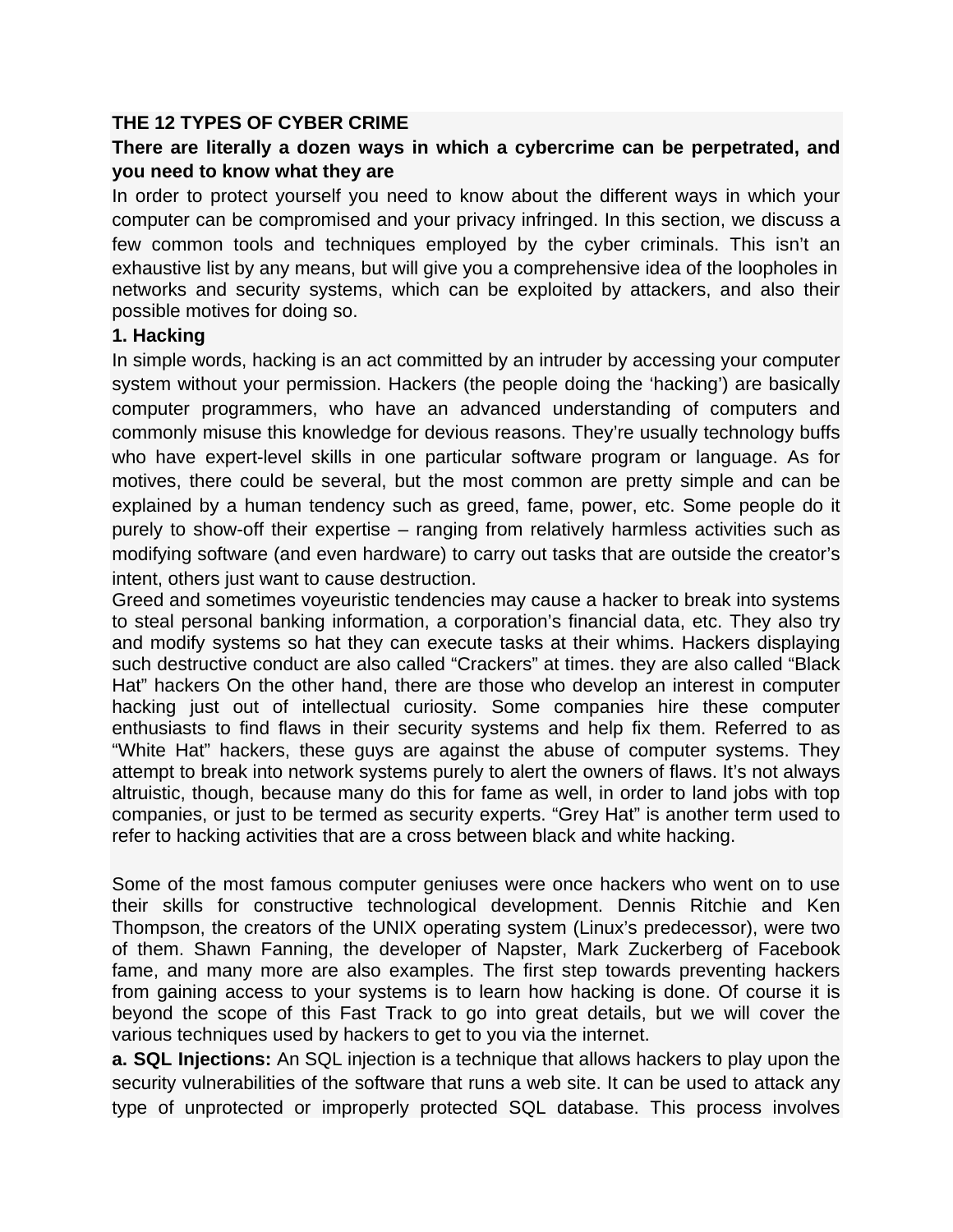entering portions of SQL code into a web form entry field – most commonly usernames and passwords – to give the hacker further access to the site backend, or to a particular user's account. When you enter logon information into sign-in fields, this information is typically converted to an SQL command. This command checks the data you've entered against the relevant table in the database. If your input data matches the data in the table, you're granted access, if not, you get the kind of error you would have seen when you put in a wrong password. An SQL injection is usually an additional command that when inserted into the web form, tries to change the content of the database to reflect a successful login. It can also be used to retrieve information such as credit card numbers or passwords from unprotected sites.

**b. Theft of FTP Passwords:** This is another very common way to tamper with web sites. FTP password hacking takes advantage of the fact that many webmasters store their website login information on their poorly protected PCs. The thief searches the victim's system for FTP login details, and then relays them to his own remote computer. He then logs into the web site via the remote computer and modifies the web pages as he or she pleases.

## **c. Cross-site scripting:**

Also known as XSS (formerly CSS, but renamed due to confusion with cascading style sheets), is a very easy way of circumventing a security system. Cross-site scripting is a hard-to-find loophole in a web site, making it vulnerable to attack. In a typical XSS attack, the hacker infects a web page with a malicious client-side script or program. When you visit this web page, the script is automatically downloaded to your browser and executed. Typically, attackers inject HTML, JavaScript, VBScript, ActiveX or Flash into a vulnerable application to deceive you and gather confidential information. If you want to protect your PC from malicious hackers, investing in a good firewall should be first and foremost. Hacking is done through a network, so it's very important to stay safe while using the internet. You'll read more about safety tips in the last chapter of this book.

### **2. Virus dissemination**

Viruses are computer programs that attach themselves to or infect a system or files, and have a tendency to circulate to other computers on a network. They disrupt the computer operation and affect the data stored – either by modifying it or by deleting it altogether. "Worms" unlike viruses don't need a host to cling on to. They merely replicate until they eat up all available memory in the system. The term "worm" is sometimes used to mean selfreplicating "malware" (MALicious softWARE). These terms are often used interchangeably in the context of the hybrid viruses/worms that dominatehe current virus scenario. "Trojan horses" are different from viruses in their manner of propagation.

They masquerade as a legitimate file, such as an email attachment from a supposed friend with a very believable name, and don't disseminate themselves. The user can also unknowingly install a Trojan-infected program via drive-by downloads when visiting a website, playing online games or using internet-driven applications. A Trojan horse can cause damage similar to other viruses, such as steal information or hamper/disrupt the functioning of computer systems.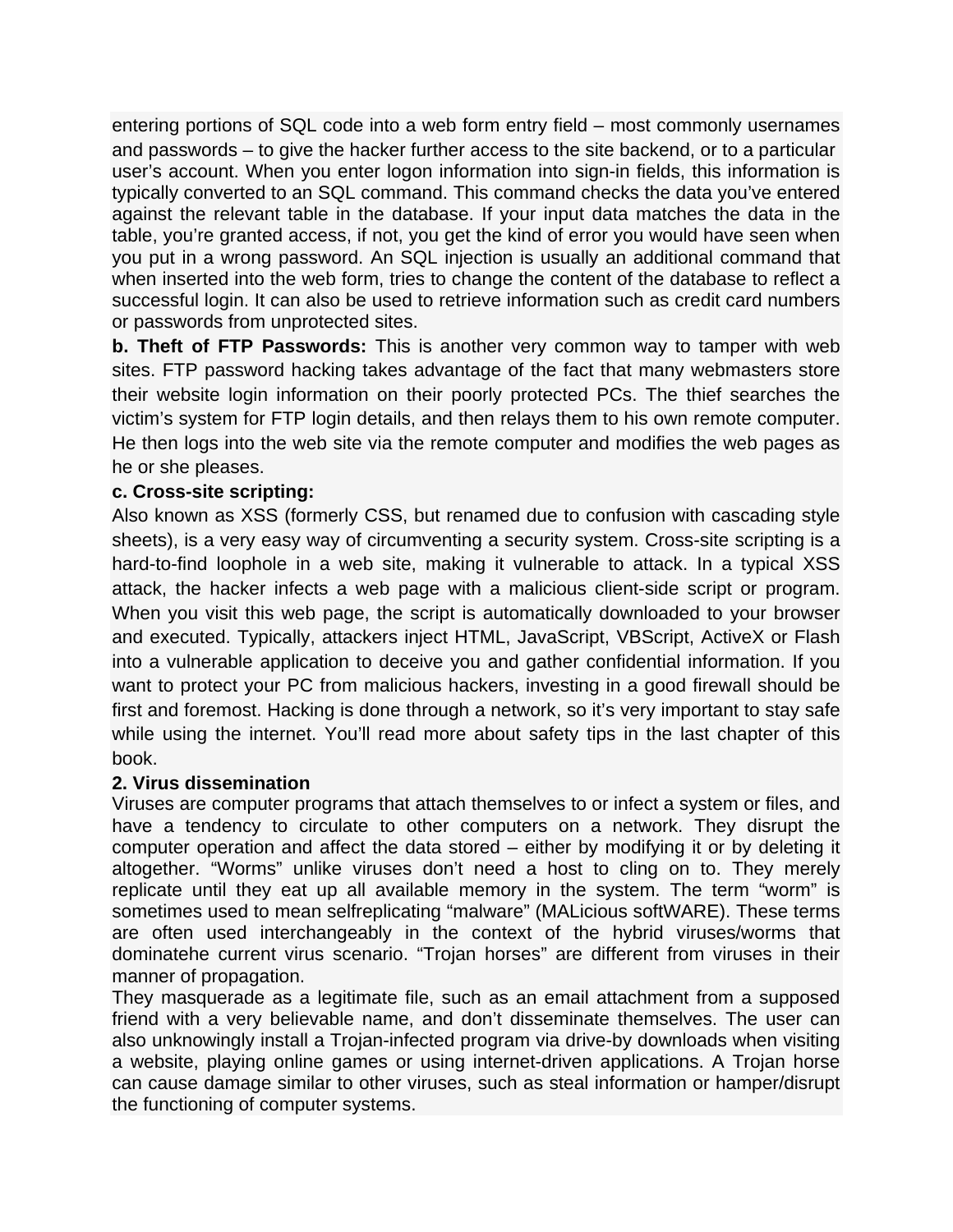

A simple diagram to show how malware can propogate

How does this happen? Well, the malicious code or virus is inserted into the chain of command so that when the infected program is run, the viral code is also executed (or in some cases, runs instead of the legitimate program). Viruses are usually seen as extraneous code attached to a host program, but this isn't always the case. Sometimes, the environment is manipulated so that calling a legitimate uninfected program calls the viral program. The viral program may also be executed before any other program is run. This can virtually infect every executable file on the computer, even though none of those files' code was actually tampered with. Viruses that follow this modus operandi include "cluster" or "FAT" (File Allocation Table) viruses, which redirect system pointers to infected files, associate viruses and viruses that modify the Windows Registry directory entries so that their own code is executed before any other legitimate program.

Computer viruses usually spread via removable media or the internet. A flash disk, CD-ROM, magnetic tape or other storage device that has been in an infected computer infects all future computers in which it's used. Your computer can also contract viruses from sinister email attachments, rogue web sites or infected software. And these disseminate to every other computer on your network.

All computer viruses cause direct or indirect economic damages. Based on this, there are two categories of viruses:

- 1) Those that only disseminate and don't cause intentional damage
- 2) Those which are programmed to cause damage.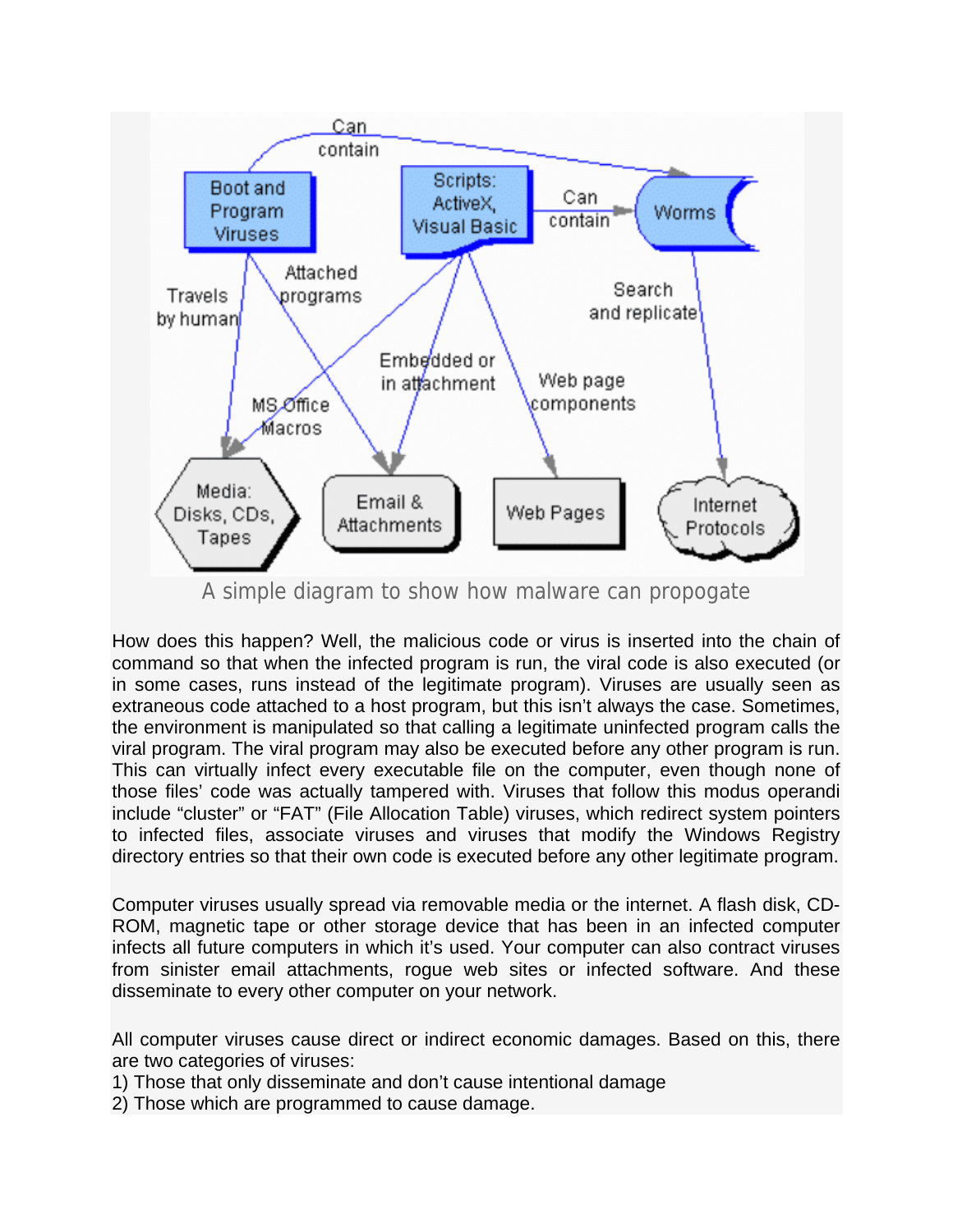However, even by disseminating, they take up plenty of memory space, and time and resources that are spent on the clean-up job. Direct economic damages are caused when viruses alter the information during digital transmission. Considerable expenses are incurred by individuals, firms and authorities for developing and implementing the anti-virus tools to protect computer systems.

## **3. Logic bombs**

A logic bomb, also known as "slag code", is a malicious piece of code which is intentionally inserted into software to execute a malicious task when triggered by a specific event. It's not a virus, although it usually behaves in a similar manner. It is stealthily inserted into the program where it lies dormant until specified conditions are met. Malicious software such as viruses and worms often contain logic bombs which are triggered at a specific payload or at a predefined time. The payload of a logic bomb is unknown to the user of the software, and the task that it executes unwanted. Program codes that are scheduled to execute at a particular time are known as "time-bombs". For example, the infamous "Friday the 13th" virus which attacked the host systems only on specific dates; it "exploded" (duplicated itself) every Friday that happened to be the thirteenth of a month, thus causing system slowdowns.

Logic bombs are usually employed by disgruntled employees working in the IT sector. You may have heard of "disgruntled employee syndrome" wherein angry employees who've been fired use logic bombs to delete the databases of their employers, stultify the network for a while or even do insider trading. Triggers associated with the execution of logic bombs can be a specific date and time, a missing entry from a database or not putting in a command at the usual time, meaning the person doesn't work there anymore. Most logic bombs stay only in the network they were employed in. So in most cases, they're an insider job. This makes them easier to design and execute than a virus. It doesn't need to replicate; which is a more complex job. To keep your network protected from the logic bombs, you need constant monitoring of the data and efficient anti-virus software on each of the computers in the network.

There's another use for the type of action carried out in a logic bomb "explosion" – to make restricted software trials. The embedded piece of code destroys the software after a defined period of time or renders it unusable until the user pays for its further use. Although this piece of code uses the same technique as a logic bomb, it has a nondestructive, non-malicious and user-transparent use, and is not typically referred to as one.

## **4. Denial-of-Service attack**

A Denial-of-Service (DoS) attack is an explicit attempt by attackers to deny service to intended users of that service. It involves flooding a computer resource with more requests than it can handle consuming its available bandwidth which results in server overload. This causes the resource (e.g. a web server) to crash or slow down significantly so that no one can access it. Using this technique, the attacker can render a web site inoperable by sending massive amounts of traffic to the targeted site. A site may temporarily malfunction or crash completely, in any case resulting in inability of the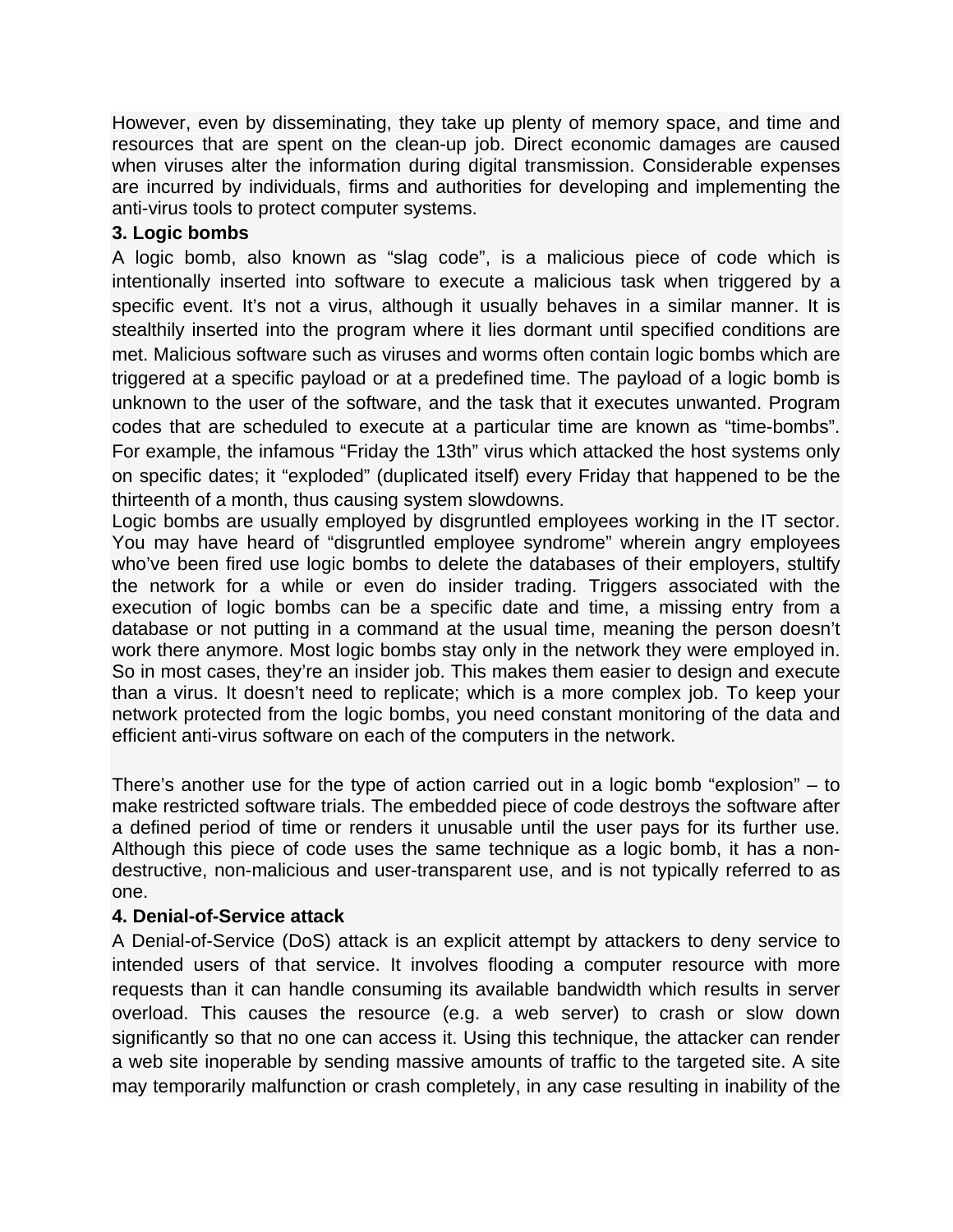system to communicate adequately. DoS attacks violate the acceptable use policies of virtually all internet service providers.

Another variation to a denial-of-service attack is known as a "Distributed Denial of Service" (DDoS) attack wherein a number of geographically widespread perpetrators flood the network traffic. Denial-of-Service attacks typically target high profile web site servers belonging to banks and credit card payment gateways. Websites of companies such as Amazon, CNN, Yahoo, Twitter and eBay! are not spared either.

## **5. Phishing**

This a technique of extracting confidential information such as credit card numbers and username password combos by masquerading as a legitimate enterprise. Phishing is typically carried out by email spoofing. You've probably received email containing links to legitimate appearing websites. You probably found it suspicious and didn't click the link. Smart move.



## How phishing can net some really interesting catches

The malware would have installed itself on your computer and stolen private information. Cyber-criminals use social engineering to trick you into downloading malware off the internet or make you fill in your personal information under false pretenses. A phishing scam in an email message can be evaded by keeping certain things in mind.

- Look for spelling mistakes in the text. Cyber-criminals are not known for their grammar and spelling.
- Hover your cursor over the hyperlinked URL but don't click. Check if the address matches with the one written in the message.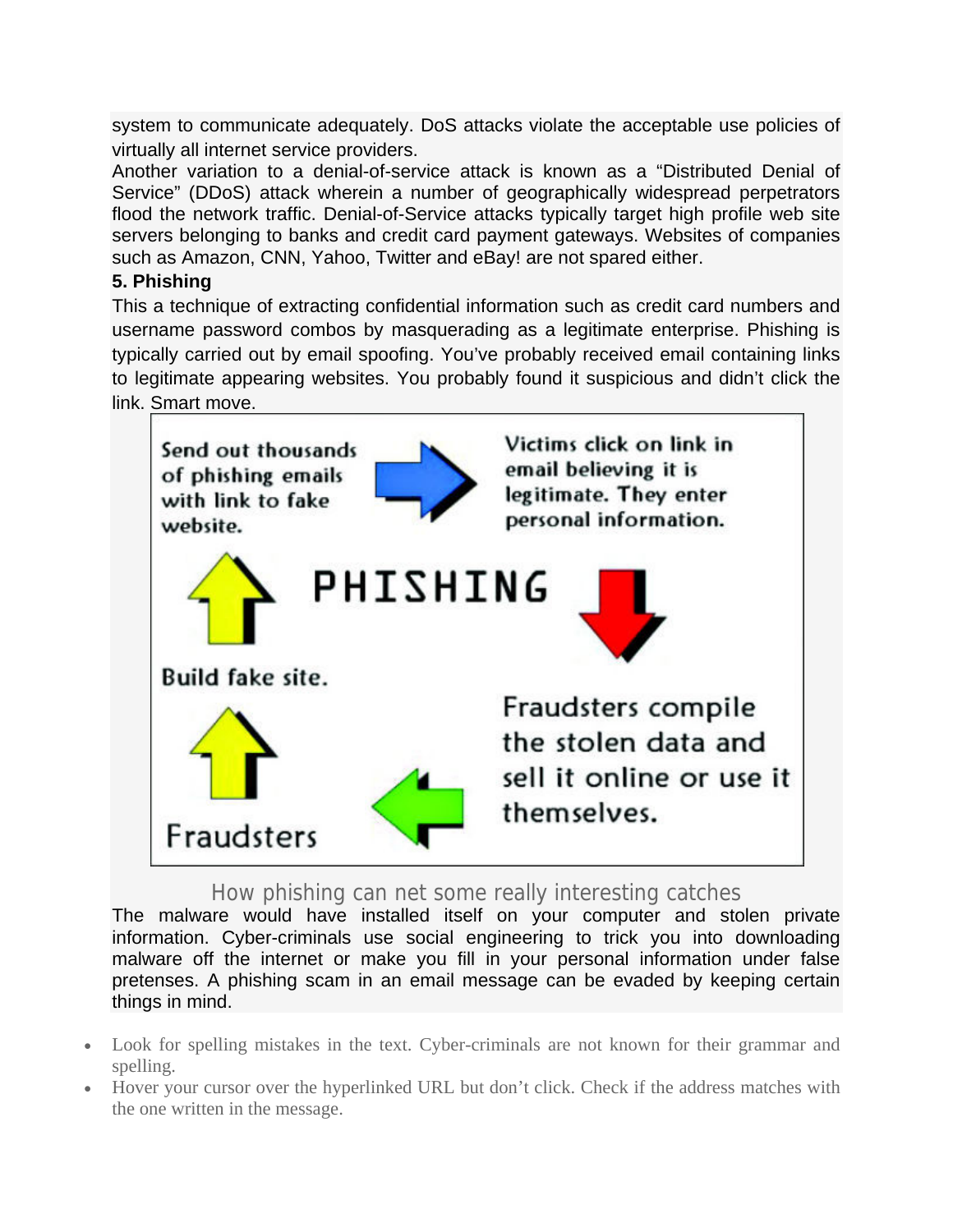- Watch out for fake threats. Did you receive a message saying "Your email account will be closed if you don't reply to this email"? They might trick you by threatening that your security has been compromised.
- Attackers use the names and logos of well-known web sites to deceive you. The graphics and the web addresses used in the email are strikingly similar to the legitimate ones, but they lead you to phony sites.

Not all phishing is done via email or web sites. Vishing (voice phishing) involves calls to victims using fake identity fooling you into considering the call to be from a trusted organisation. They may claim to be from a bank asking you to dial a number (provided by VoIP service and owned by attacker) and enter your account details. Once you do that, your account security is compromised. Treat all unsolicited phone calls with skepticism and never provide any personal information. Many banks have issued preemptive warnings informing their users of phishing scams and the do's and don'ts regarding your account information. Those of you reading Digit for long enough will remember that we successfully phished hundreds of our readers by reporting a way to hack other people's gmail accounts by sending an email to a made up account with your own username and password… and we did that years ago in a story about , yes, you guessed it, phishing!

### **6. Email bombing and spamming**

Email bombing is characterised by an abuser sending huge volumes of email to a target address resulting in victim's email account or mail servers crashing. The message is meaningless and excessively long in order to consume network resources. If multiple accounts of a mail server are targeted, it may have a denial-of-service impact. Such mail arriving frequently in your inbox can be easily detected by spam filters. Email bombing is commonly carried out using botnets (private internet connected computers whose security has been compromised by malware and under the attacker's control) as a DDoS attack.

This type of attack is more difficult to control due to multiple source addresses and the bots which are programmed to send different messages to defeat spam filters. "Spamming" is a variant of email bombing. Here unsolicited bulk messages are sent to a large number of users, indiscriminately. Opening links given in spam mails may lead you to phishing web sites hosting malware. Spam mail may also have infected files as attachments. Email spamming worsens when the recipient replies to the email causing all the original addressees to receive the reply. Spammers collect email addresses from customer lists, newsgroups, chat-rooms, web sites and viruses which harvest users' address books, and sell them to other spammers as well. A large amount of spam is sent to invalid email addresses.

## Email filters cleaning out spam mail

Sending spam violates the acceptable use policy (AUP) of almost all internet service providers. If your system suddenly becomes sluggish (email loads slowly or doesn't appear to be sent or received), the reason may be that your mailer is processing a large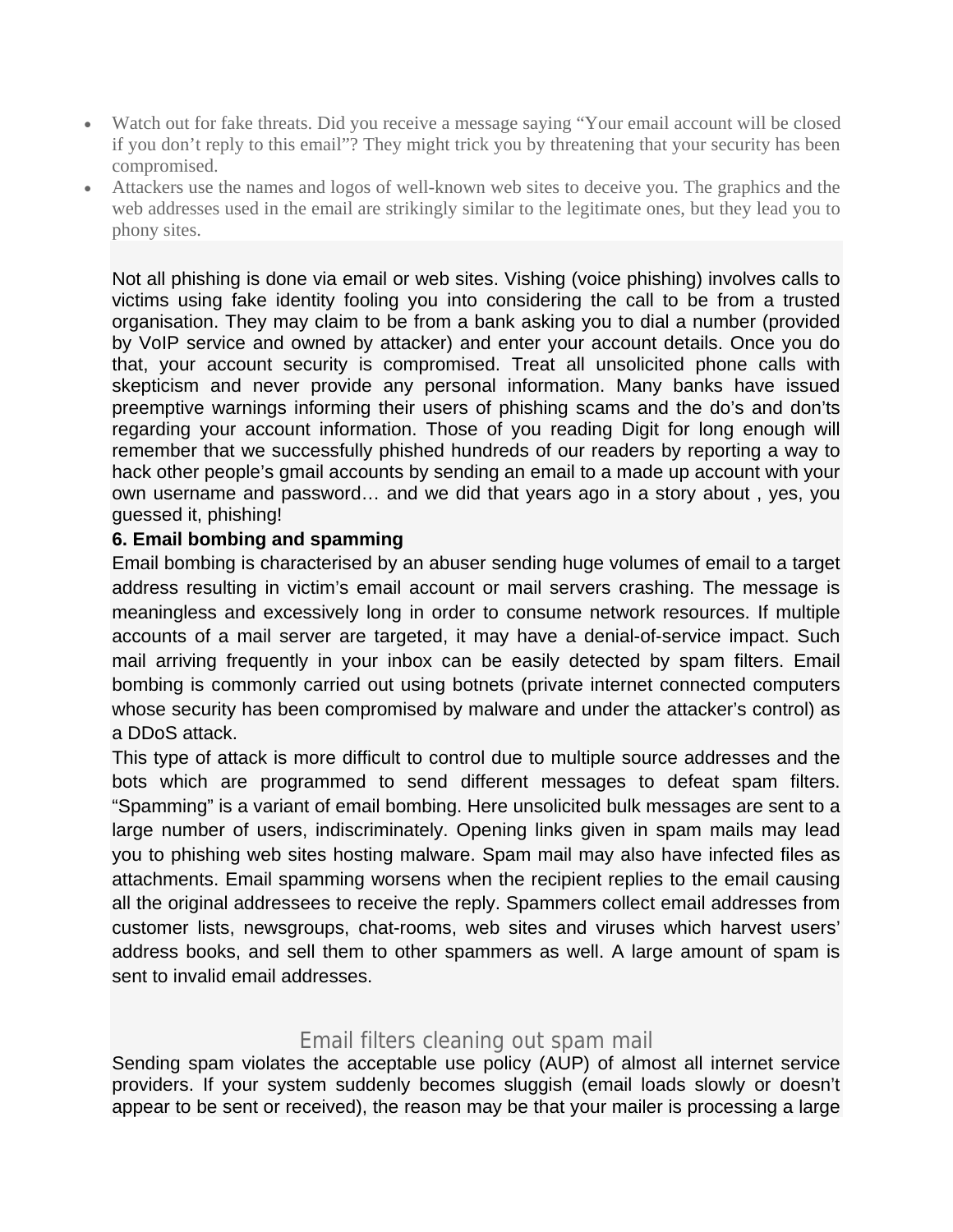number of messages. Unfortunately, at this time, there's no way to completely prevent email bombing and spam mails as it's impossible to predict the origin of the next attack. However, what you can do is identify the source of the spam mails and have your router configured to block any incoming packets from that address.

## **7. Web jacking**

Web jacking derives its name from "hijacking". Here, the hacker takes control of a web site fraudulently. He may change the content of the original site or even redirect the user to another fake similar looking page controlled by him. The owner of the web site has no more control and the attacker may use the web site for his own selfish interests. Cases have been reported where the attacker has asked for ransom, and even posted obscene material on the site.

The web jacking method attack may be used to create a clone of the web site, and present the victim with the new link saying that the site has moved. Unlike usual phishing methods, when you hover your cursor over the link provided, the URL presented will be the original one, and not the attacker's site. But when you click on the new link, it opens and is quickly replaced with the malicious web server. The name on the address bar will be slightly different from the original website that can trick the user into thinking it's a legitimate site. For example, "gmail" may direct you to "gmai1". Notice the one in place of 'L'. It can be easily overlooked.

Web jacking can also be done by sending a counterfeit message to the registrar controlling the domain name registration, under a false identity asking him to connect a domain name to the webjacker's IP address, thus sending unsuspecting consumers who enter that particular domain name to a website controlled by the webjacker. The purpose of this attack is to try to harvest the credentials, usernames, passwords and account numbers of users by using a fake web page with a valid link which opens when the user is redirected to it after opening the legitimate site.

## **8. Cyber stalking**

Cyber stalking is a new form of internet crime in our society when a person is pursued or followed online. A cyber stalker doesn't physically follow his victim; he does it virtually by following his online activity to harvest information about the stalkee and harass him or her and make threats using verbal intimidation. It's an invasion of one's online privacy.

Cyber stalking uses the internet or any other electronic means and is different from offline stalking, but is usually accompanied by it. Most victims of this crime are women who are stalked by men and children who are stalked by adult predators and pedophiles. Cyber stalkers thrive on inexperienced web users who are not well aware of netiquette and the rules of internet safety. A cyber stalker may be a stranger, but could just as easily be someone you know.

Cyber stalkers harass their victims via email, chat rooms, web sites, discussion forums and open publishing web sites (e.g. blogs). The availability of free email / web site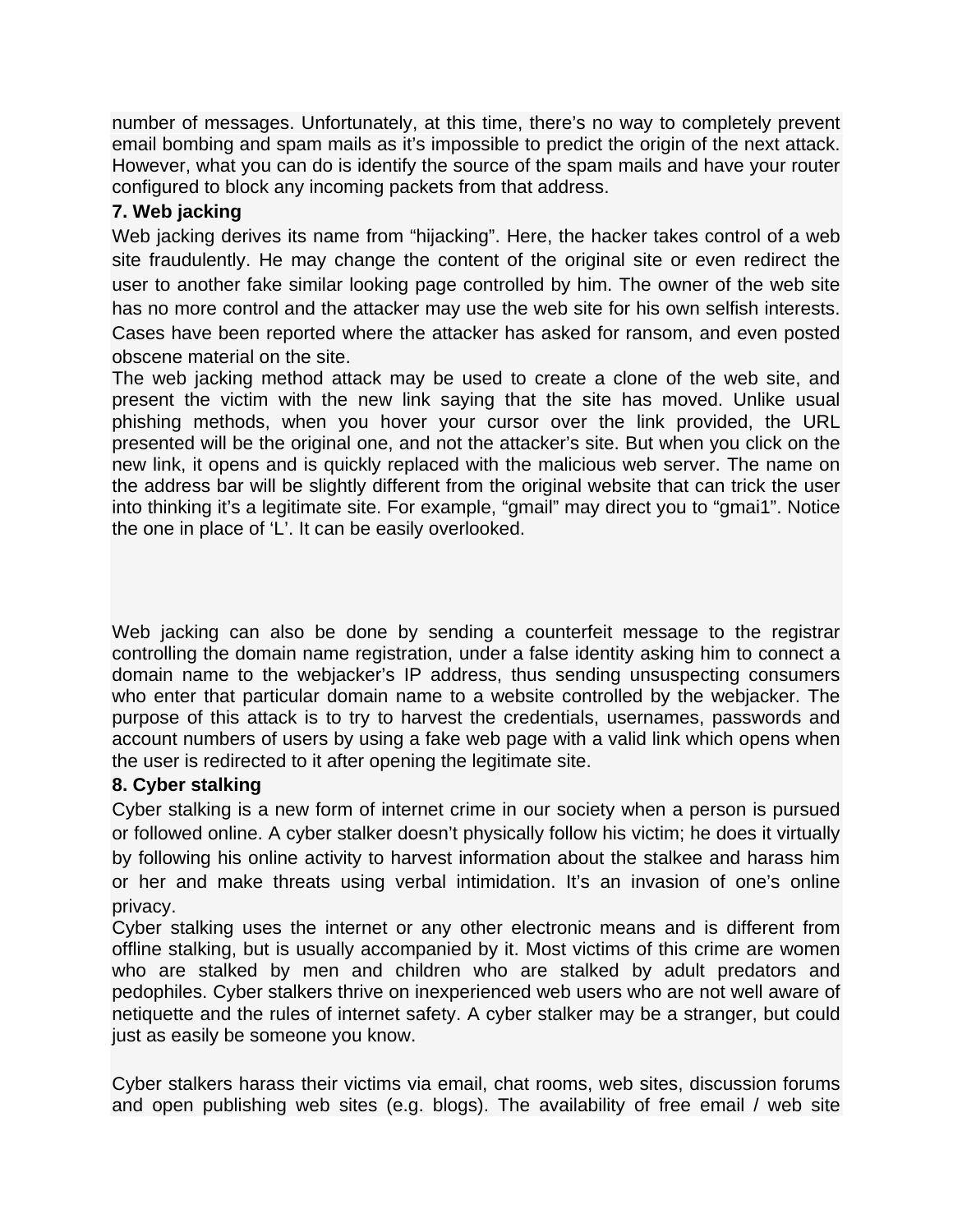space and the anonymity provided by chat rooms and forums has contributed to the increase of cyber stalking incidents. Everyone has an online presence nowadays, and it's really easy to do a Google search and get one's name, alias, contact number and address, contributing to the menace that is cyber stalking. As the internet is increasingly becoming an integral part of our personal and professional lives, stalkers can take advantage of the ease of communications and the availability of personal information only a few mouse clicks away. In addition, the anonymous and non-confrontational nature of internet communications further tosses away any disincentives in the way of cyber stalking. Cyber stalking is done in two primary ways:

- **Internet Stalking:** Here the stalker harasses the victim via the internet. Unsolicited email is the most common way of threatening someone, and the stalker may even send obscene content and viruses by email. However, viruses and unsolicited telemarketing email alone do not constitute cyber stalking. But if email is sent repeatedly in an attempt to intimidate the recipient, they may be considered as stalking. Internet stalking is not limited to email; stalkers can more comprehensively use the internet to harass the victims. Any other cyber-crime that we've already read about, if done with an intention to threaten, harass, or slander the victim may amount to cyber stalking.
- **Computer Stalking:** The more technologically advanced stalkers apply their computer skills to assist them with the crime. They gain unauthorised control of the victim's computer by exploiting the working of the internet and the Windows operating system. Though this is usually done by proficient and computer savvy stalkers, instructions on how to accomplish this are easily available on the internet.

Cyber stalking has now spread its wings to social networking. With the increased use of social media such as Facebook, Twitter, Flickr and YouTube, your profile, photos, and status updates are up for the world to see. Your online presence provides enough information for you to become a potential victim of stalking without even being aware of the risk. With the "check-ins", the "life-events", apps which access your personal information and the need to put up just about everything that you're doing and where you're doing it, one doesn't really leave anything for the stalkers to figure out for themselves. Social networking technology provides a social and collaborative platform for internet users to interact, express their thoughts and share almost everything about their lives. Though it promotes socialisation amongst people, along the way it contributes to the rise of internet violations.

### **9. Data diddling**

Data Diddling is unauthorised altering of data before or during entry into a computer system, and then changing it back after processing is done. Using this technique, the attacker may modify the expected output and is difficult to track. In other words, the original information to be entered is changed, either by a person typing in the data, a virus that's programmed to change the data, the programmer of the database or application, or anyone else involved in the process of creating, recording, encoding, examining, checking, converting or transmitting data.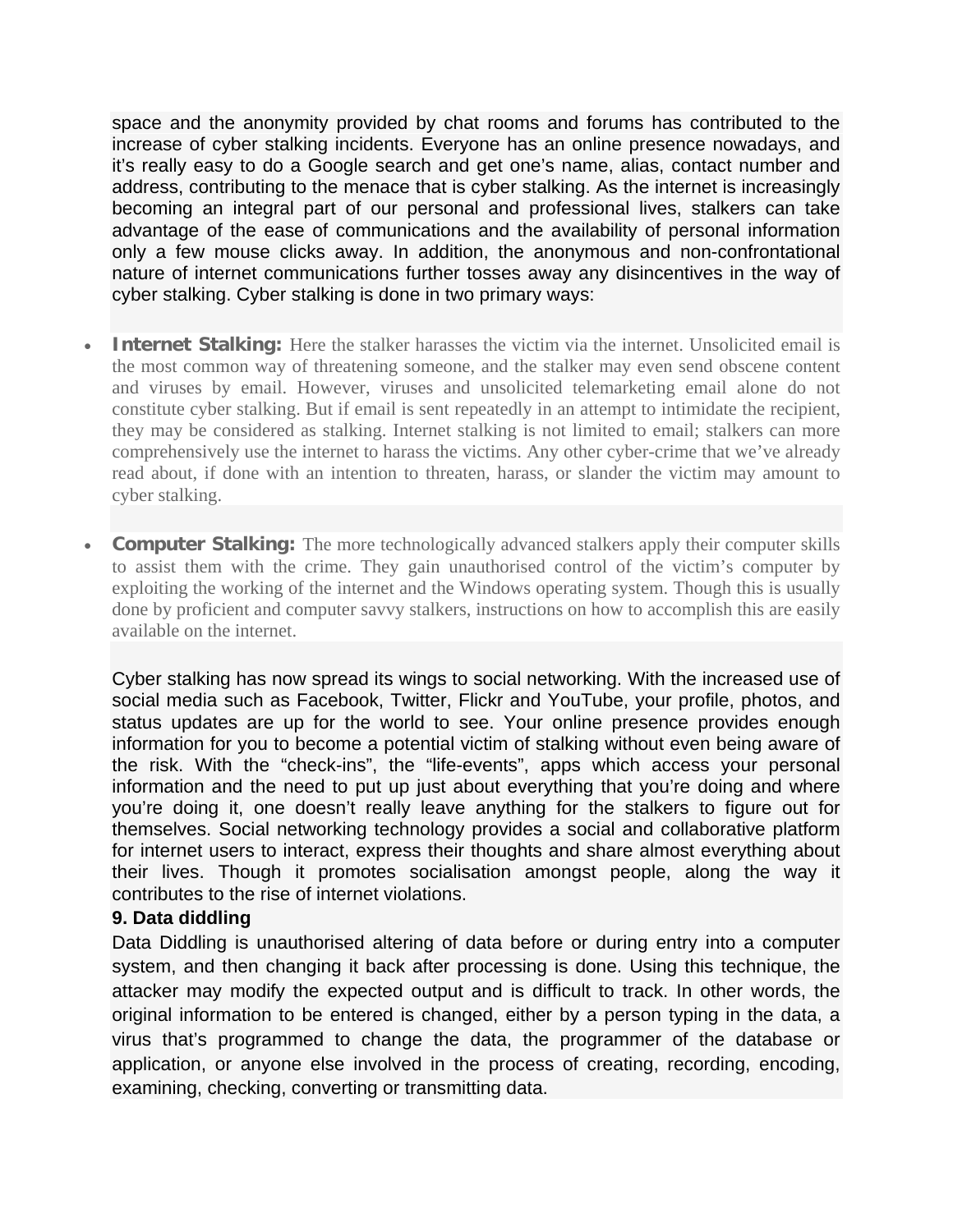This is one of the simplest methods of committing a computer-related crime, because even a computer amateur can do it. Despite this being an effortless task, it can have detrimental effects. For example, a person responsible for accounting may change data about themselves or a friend or relative showing that they're paid in full. By altering or failing to enter the information, they're able to steal from the enterprise. Other examples include forging or counterfeiting documents and exchanging valid computer tapes or cards with prepared replacements. Electricity boards in India have been victims of data diddling by computer criminals when private parties were computerizing their systems.

### **10. Identity Theft and Credit Card Fraud**

Identity theft occurs when someone steals your identity and pretends to be you to access resources such as credit cards, bank accounts and other benefits in your name. The imposter may also use your identity to commit other crimes. "Credit card fraud" is a wide ranging term for crimes involving identity theft where the criminal uses your credit card to fund his transactions. Credit card fraud is identity theft in its simplest form. The most common case of credit card fraud is your pre-approved card falling into someone else's hands.

## Credit card fraud is the most common way for hackers to steal yoiur

#### money

He can use it to buy anything until you report to the authorities and get your card blocked. The only security measure on credit card purchases is the signature on the receipt but that can very easily be forged. However, in some countries the merchant may even ask you for an ID or a PIN. Some credit card companies have software to estimate the probability of fraud. If an unusually large transaction is made, the issuer may even call you to verify.

Often people forget to collect their copy of the credit card receipt after eating at restaurants or elsewhere when they pay by credit card. These receipts have your credit card number and your signature for anyone to see and use. With only this information, someone can make purchases online or by phone. You won't notice it until you get your monthly statement, which is why you should carefully study your statements. Make sure the website is trustworthy and secure when shopping online. Some hackers may get a hold of your credit card number by employing phishing techniques. Sometimes a tiny padlock icon appears on the left screen corner of the address bar on your browser which provides a higher level of security for data transmission. If you click on it, it will also tell you the encryption software it uses.

A more serious concern is the use of your personal information with the help of stolen or fake documents to open accounts (or even worse, using your existing account) to take a loan in your name. These unscrupulous people can collect your personal details from your mailbox or trash can (remember to shred all sensitive documents). Think of all the important details printed on those receipts, pay stubs and other documents. You won't know a thing until the credit card people track you down and tail you until you clear all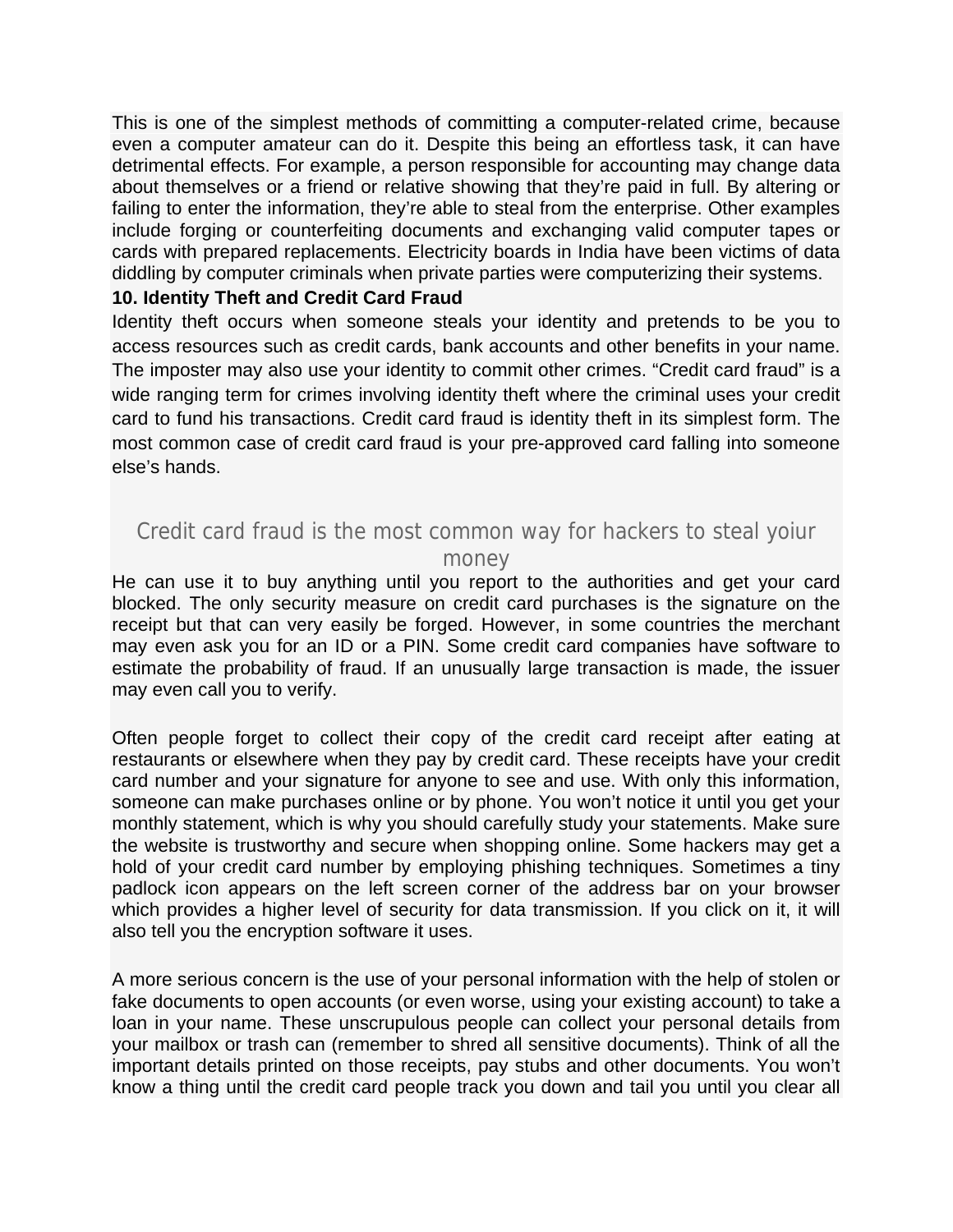your dues. Then for months and months you'll be fighting to get your credit restored and your name cleared.

With rising cases of credit card fraud, many financial institutions have stepped in with software solutions to monitor your credit and guard your identity. ID theft insurance can be taken to recover lost wages and restore your credit. But before you spend a fortune on these services, apply the no-cost, common sense measures to avert such a crime.

### **11. Salami slicing attack**

A "salami slicing attack" or "salami fraud" is a technique by which cyber-criminals steal money or resources a bit at a time so that there's no noticeable difference in overall size. The perpetrator gets away with these little pieces from a large number of resources and thus accumulates a considerable amount over a period of time. The essence of this method is the failure to detect the misappropriation. The most classic approach is "collect-the-roundoff" technique. Most calculations are carried out in a particular currency are rounded off up to the nearest number about half the time and down the rest of the time. If a programmer decides to collect these excess fractions of rupees to a separate account, no net loss to the system seems apparent. This is done by carefully transferring the funds into the perpetrator's account.

Attackers insert a program into the system to automatically carry out the task. Logic bombs may also be employed by unsatisfied greedy employees who exploit their knowhow of the network and/or privileged access to the system. In this technique, the criminal programs the arithmetic calculators to automatically modify data, such as in interest calculations.

Stealing money electronically is the most common use of the salami slicing technique, but it's not restricted to money laundering. The salami technique can also be applied to gather little bits of information over a period of time to deduce an overall picture of an organisation. This act of distributed information gathering may be against an individual or an organisation. Data can be collected from web sites, advertisements, documents collected from trash cans, and the like, gradually building up a whole database of factual intelligence about the target.

Since the amount of misappropriation is just below the threshold of perception, we need to be more vigilant. Careful examination of our assets, transactions and every other dealing including sharing of confidential information with others might help reduce the chances of an attack by this method.

### **12. Software Piracy**

Thanks to the internet and torrents, you can find almost any movie, software or song from any origin for free. Internet piracy is an integral part of our lives which knowingly or unknowingly we all contribute to. This way, the profits of the resource developers are being cut down. It's not just about using someone else's intellectual property illegally but also passing it on to your friends further reducing the revenue they deserve.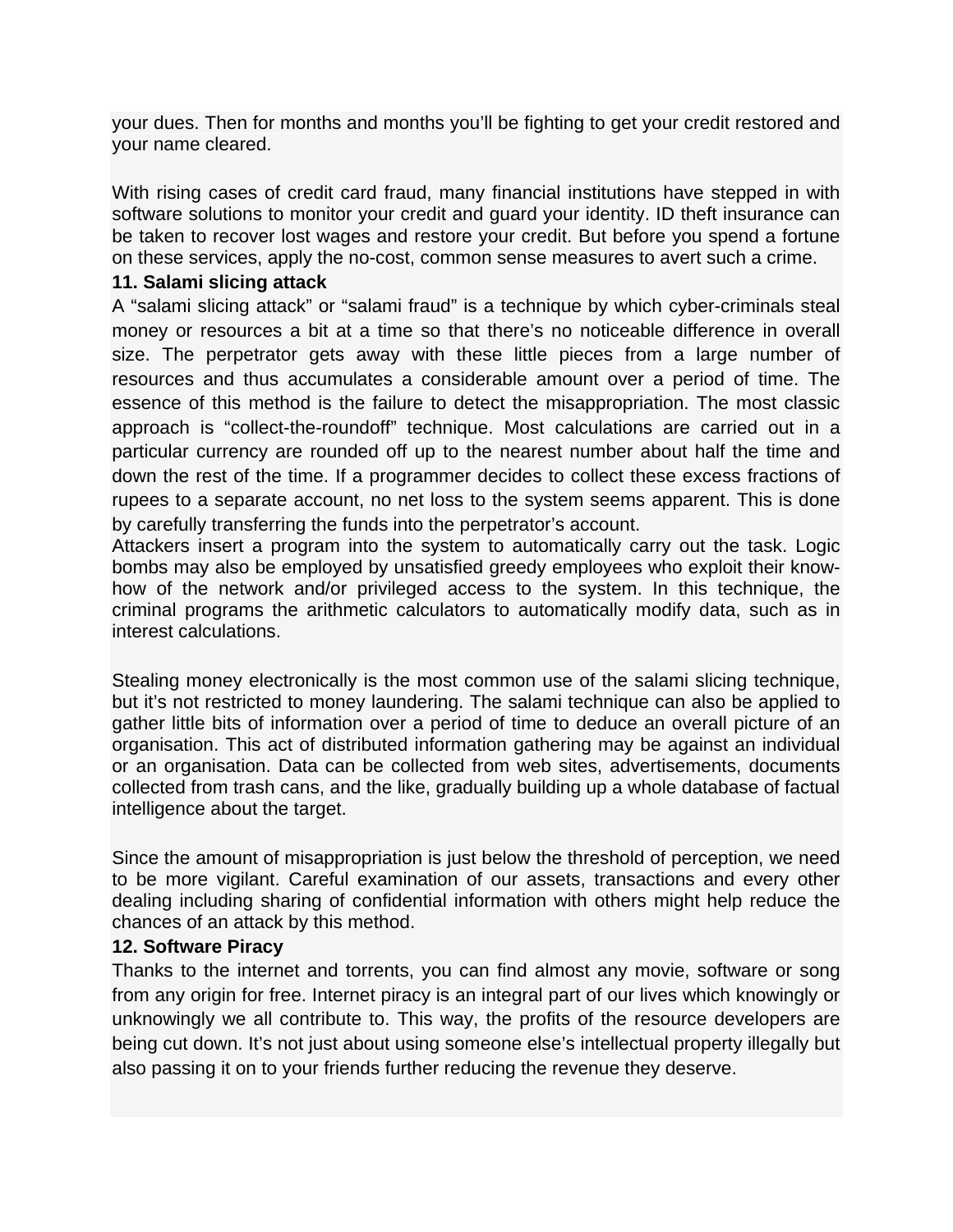# Piracy is rampant in India, but you knew that

Software piracy is the unauthorised use and distribution of computer software. Software developers work hard to develop these programs, and piracy curbs their ability to generate enoughrevenue to sustain application development. This affects the whole global economy as funds are relayed from other sectors which results in less investment in marketing and research.

The following constitute software piracy:

- Loading unlicensed software on your PC
- Using single-licensed software on multiple computers
- Using a key generator to circumvent copy protection
- Distributing a licensed or unlicensed ("cracked") version of software over the internet and offline

"Cloning" is another threat. It happens when someone copies the idea behind your software and writes his own code. Since ideas are not copy protected across borders all the time, this isn't strictly illegal. A software "crack" is an illegally obtained version of the software which works its way around the encoded copy prevention. Users of pirated software may use a key generator to generate a "serial" number which unlocks an evaluation version of the software, thus defeating the copy protection. Software cracking and using unauthorised keys are illegal acts of copyright infringement.

Using pirated material comes with its own risks. The pirated software may contain Trojans, viruses, worms and other malware, since pirates will often infect software with malicious code. Users of pirated software may be punished by the law for illegal use of copyrighted material. Plus you won't get the software support that is provided by the developers.

To protect your software from piracy if you're a developer, you should apply strong safeguards. Some websites sell software with a "digital fingerprint" that helps in tracing back the pirated copies to the source. Another common method is hardware locking. Using this, the software license is locked to a specific computer hardware, such that it runs only on that computer. Unfortunately, hackers continue to find their way around these measures.

### **13. Others**

So far we've discussed the dedicated methods of committing cyber crimes. In a nutshell, any offence committed using electronic means such as net extortion, cyber bullying, child pornography and internet fraud is termed as cyber crime. The internet is a huge breeding ground for pornography, which has often been subject to censorship on grounds of obscenity. But what may be considered obscene in India, might not be considered so in other countries.

Since every country has a different legal stand on this subject matter, pornography is rampant online. However, according to the Indian Constitution, largely, pornography falls under the category of obscenity and is punishable by law. Child pornography is a serious offence, and can attract the harshest punishments provided for by law. Pedophiles lurk in chat rooms to lure children. The internet allows long-term victimisation of such children, because the pictures once put up, spread like wild-fire,